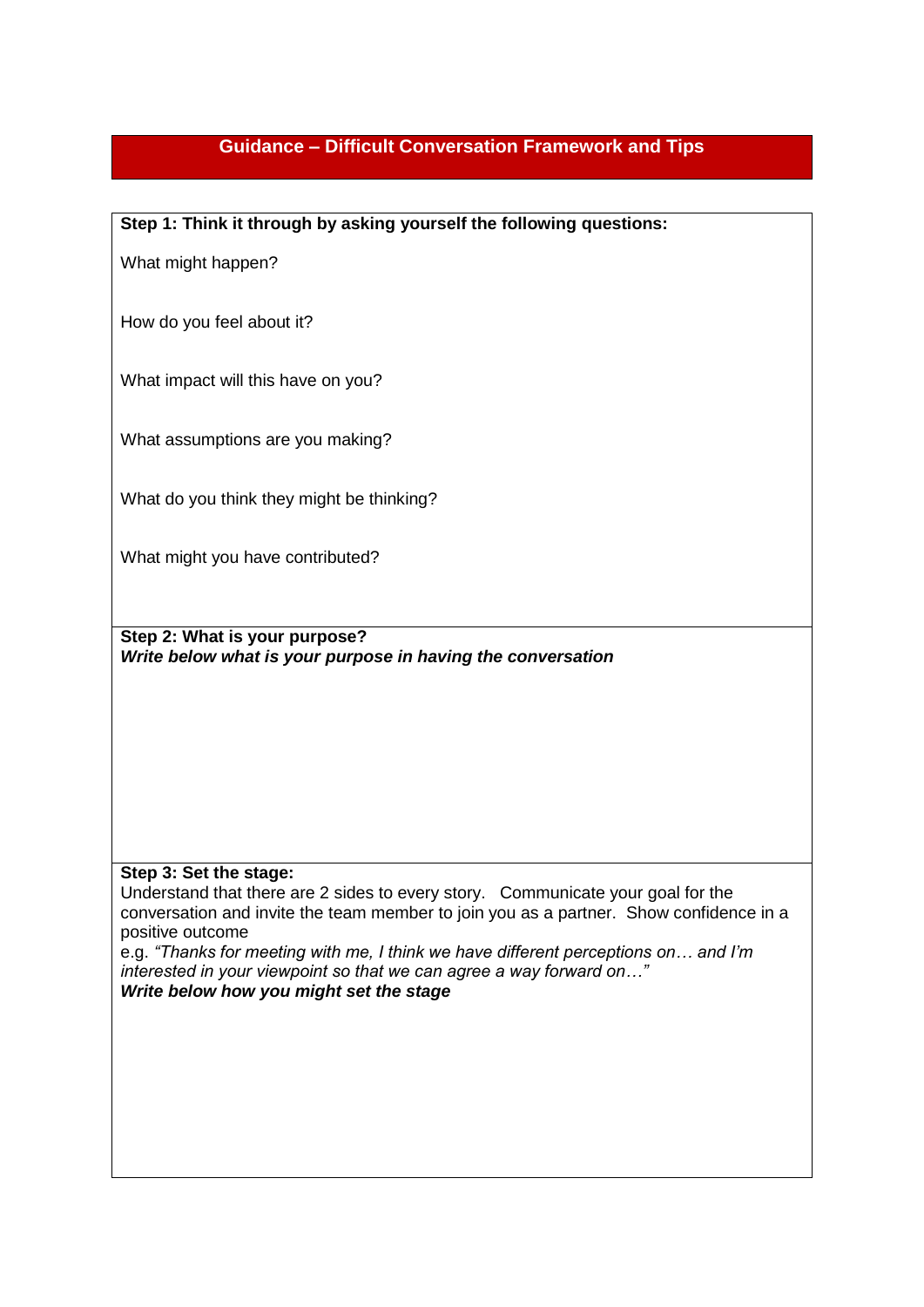| Step 4: Focus on the team member:                                                           |
|---------------------------------------------------------------------------------------------|
| Ask the team member to share their perspective. Ask questions – and listen to the           |
| answers e.g.                                                                                |
| "Shall we start by reflecting on"                                                           |
| "What went well, in your opinion"                                                           |
| Uncover feelings: How might they be impacted? What assumptions have they made?              |
| Write below how you might focus on the team member                                          |
|                                                                                             |
|                                                                                             |
|                                                                                             |
|                                                                                             |
|                                                                                             |
|                                                                                             |
|                                                                                             |
|                                                                                             |
| Step 5: Help the team member understand you:                                                |
| Share your side of the story. Describe your thoughts and feelings. Explain your intentions. |
| Be clear, calm and specific. Keep it on track. E.g.                                         |
| "My sense is"                                                                               |
| "My perspective is"                                                                         |
| "I wanted to bring this issue to your attention"                                            |
| "I wanted to raise awareness of"                                                            |
|                                                                                             |
| Write below how you might help the team member understand you                               |
|                                                                                             |
|                                                                                             |
|                                                                                             |
|                                                                                             |
|                                                                                             |
|                                                                                             |
|                                                                                             |
|                                                                                             |
| Step 6: Agree on where you are now                                                          |
|                                                                                             |
|                                                                                             |
|                                                                                             |
|                                                                                             |
|                                                                                             |
|                                                                                             |
| Step 7: Work for an agreed solution                                                         |
|                                                                                             |
|                                                                                             |
|                                                                                             |
|                                                                                             |
|                                                                                             |
|                                                                                             |
|                                                                                             |
| Step 8: Next time - next steps to take                                                      |
|                                                                                             |
|                                                                                             |
|                                                                                             |
|                                                                                             |
|                                                                                             |
|                                                                                             |
|                                                                                             |